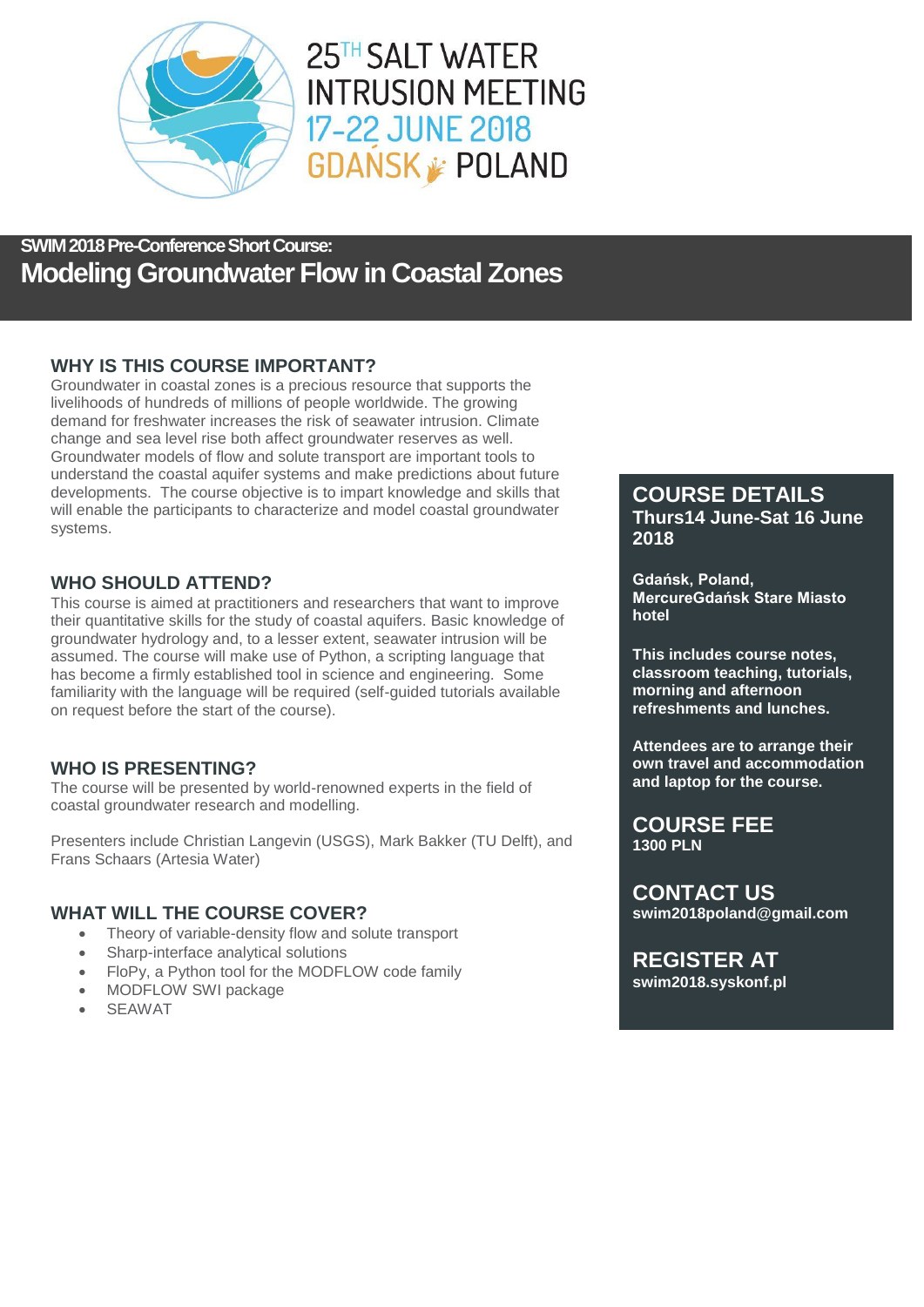## **Program Modeling Groundwater Flow in Coastal Zones**

**Gdańsk, Poland, MercureGdańsk Stare Miasto hotel**

| Day 1Thursday14 <sup>th</sup> June 2018 |                  |                                                                                                                                                                              |                                                                                                            |  |  |  |  |
|-----------------------------------------|------------------|------------------------------------------------------------------------------------------------------------------------------------------------------------------------------|------------------------------------------------------------------------------------------------------------|--|--|--|--|
| <b>TIME</b>                             |                  | <b>THEME/TOPIC</b>                                                                                                                                                           | <b>PRESENTERS</b>                                                                                          |  |  |  |  |
| 0830                                    |                  | <b>Coffee &amp; Registration</b>                                                                                                                                             | Mark Bakker (TU Delft),<br><b>FransSchaars (Artesia</b><br>Water), and Christian<br><b>Langevin (USGS)</b> |  |  |  |  |
| Day theme                               |                  | Sharp-interface analytical solutions in Python                                                                                                                               |                                                                                                            |  |  |  |  |
| 0845                                    | 1                | Welcome and general introduction<br>Course overview<br>$\bullet$<br>Tools and methods<br>Laptop installation and testing: Python, SEAWAT, SWI, and<br>FLOPY example scripts. |                                                                                                            |  |  |  |  |
| 0915                                    | $\mathbf{2}$     | Exercise A. Density, pressure, and head<br>Calculations of density, density slope, pressure, head, and<br>$\bullet$<br>freshwater head                                       |                                                                                                            |  |  |  |  |
| 0945                                    | 3                | <b>Explanation and discussion of Exercise A</b>                                                                                                                              |                                                                                                            |  |  |  |  |
| 1030                                    |                  | <b>Morning Tea</b>                                                                                                                                                           |                                                                                                            |  |  |  |  |
| 1100                                    | $\overline{4}$   | Introduction to programming analytical solutions in Python<br>Example script: BadonGhijben-Herzberg principle<br>$\circ$                                                     |                                                                                                            |  |  |  |  |
| 1130                                    | 5                | <b>Exercise B</b><br>Single layer confined interface flow<br>Sensitivity analysis: which parameters are important?<br>$\bullet$                                              |                                                                                                            |  |  |  |  |
| 1230                                    |                  | Lunch                                                                                                                                                                        |                                                                                                            |  |  |  |  |
| 1300                                    | 6                | <b>Explanation and discussion exercise B.</b>                                                                                                                                |                                                                                                            |  |  |  |  |
| 1415                                    | $\overline{7}$   | Increasing complexity: steady state solutions<br>Unconfined flow<br>With wells                                                                                               |                                                                                                            |  |  |  |  |
| 1500                                    |                  | <b>Afternoon Tea</b>                                                                                                                                                         |                                                                                                            |  |  |  |  |
| 1530                                    | 8                | <b>Exercise C</b><br>Sea level rise<br>Critical pumping rate                                                                                                                 |                                                                                                            |  |  |  |  |
| 1615                                    | $\boldsymbol{9}$ | <b>Explanation and discussion exercise C.</b>                                                                                                                                |                                                                                                            |  |  |  |  |
| 1700                                    |                  | <b>Discussion and close</b>                                                                                                                                                  |                                                                                                            |  |  |  |  |
| 17:15                                   |                  | End of Day 1                                                                                                                                                                 |                                                                                                            |  |  |  |  |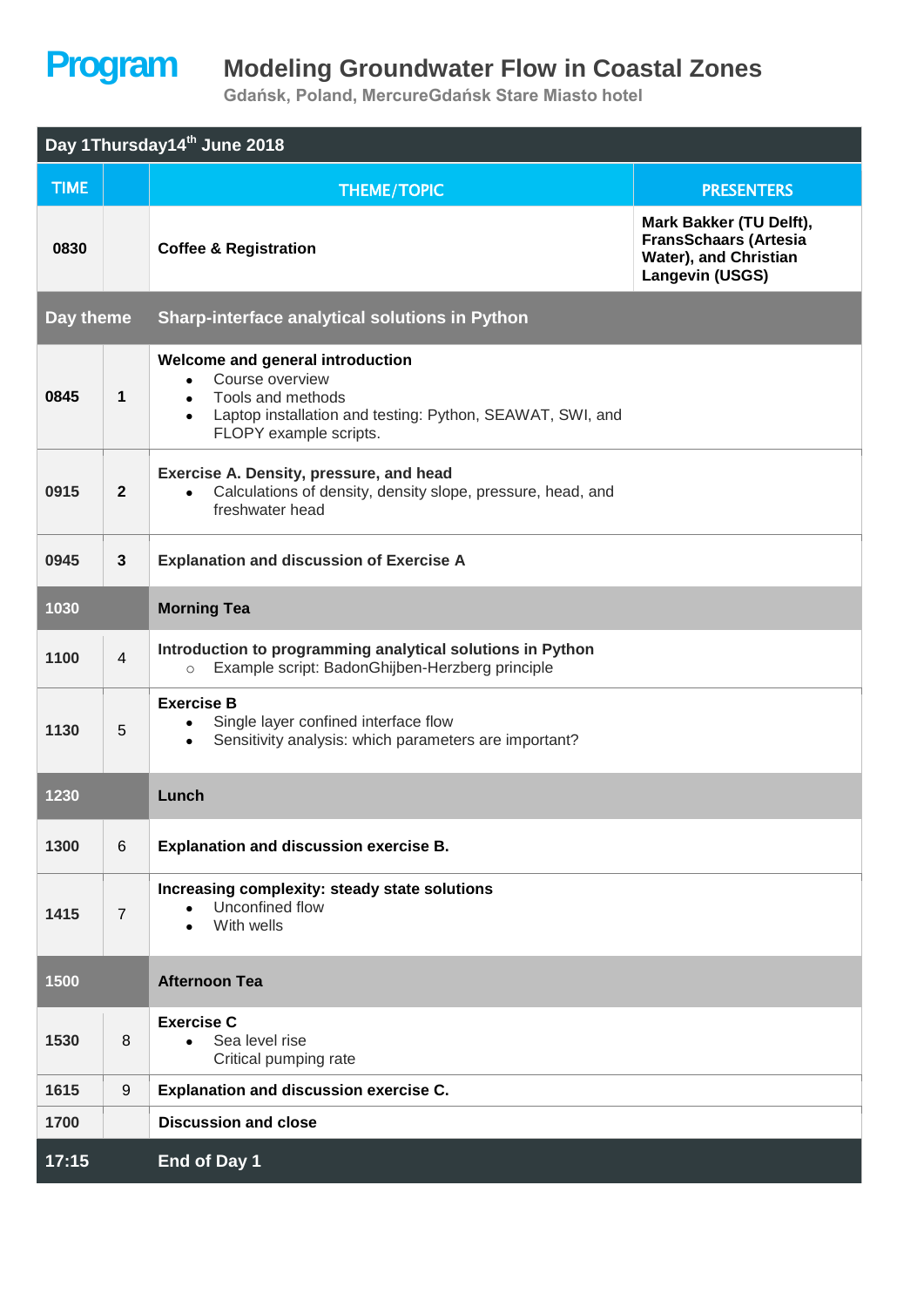## **Program Modeling Groundwater Flow in Coastal Zones**

**Gdańsk, Poland, MercureGdańsk Stare Miasto hotel**

| Day 2       |                  | Friday15th June 2018                                                                                                                                           |                                                                                                            |  |  |
|-------------|------------------|----------------------------------------------------------------------------------------------------------------------------------------------------------------|------------------------------------------------------------------------------------------------------------|--|--|
| <b>TIME</b> |                  | <b>THEME/TOPIC</b>                                                                                                                                             | <b>PRESENTERS</b>                                                                                          |  |  |
| 0830        |                  | <b>Coffee &amp; Registration</b>                                                                                                                               | <b>FransSchaars (Artesia</b><br>Water), Mark Bakker (TU<br>Delft), and Christian<br><b>Langevin (USGS)</b> |  |  |
| Day theme   |                  | <b>Transient sharp-interface SWI package</b>                                                                                                                   |                                                                                                            |  |  |
| 0845        | $\mathbf{1}$     | <b>Refresher</b>                                                                                                                                               |                                                                                                            |  |  |
| 0900        | $\overline{2}$   | <b>Introduction</b><br>MODFLOW SWI theory<br>$\bullet$<br>FLOPY Example: 2D development of a fresh water lens<br>$\bullet$                                     |                                                                                                            |  |  |
| 0945        | $\mathbf{3}$     | Exercise C: 2D development of a fresh water lens<br>Comparison with steady state solution<br>$\bullet$<br>Sensitivity analysis for SWI parameters<br>$\bullet$ |                                                                                                            |  |  |
| 1030        |                  | <b>Morning Tea</b>                                                                                                                                             |                                                                                                            |  |  |
| 1100        | 4                | Explanation and discussion exercise C.                                                                                                                         |                                                                                                            |  |  |
| 1130        | 5                | Exercise D: building a FLOPY MODFLOW-SWI model from<br>scratch                                                                                                 |                                                                                                            |  |  |
| 1230        |                  | Lunch                                                                                                                                                          |                                                                                                            |  |  |
| 1300        | 6                | Explanation and discussion exercise D.                                                                                                                         |                                                                                                            |  |  |
| 1345        | $\overline{7}$   | Exercise E: transient impact on interface position<br>Sea level rise<br>Recharge decrease<br>$\bullet$<br>Sea water intrusion overshoot<br>$\bullet$           |                                                                                                            |  |  |
| 1500        |                  | <b>Afternoon Tea</b>                                                                                                                                           |                                                                                                            |  |  |
| 1530        | 8                | <b>Explanation and discussion exercise E.</b>                                                                                                                  |                                                                                                            |  |  |
| 1600        | $\boldsymbol{9}$ | <b>Examples of MODFLOW SWI case studies</b><br>Terschelling<br>$\bullet$<br>$\bullet$<br>$\cdots$                                                              |                                                                                                            |  |  |
| 1700        |                  | <b>Discussion and close</b>                                                                                                                                    |                                                                                                            |  |  |
| 17:15       |                  | End of Day 2                                                                                                                                                   |                                                                                                            |  |  |